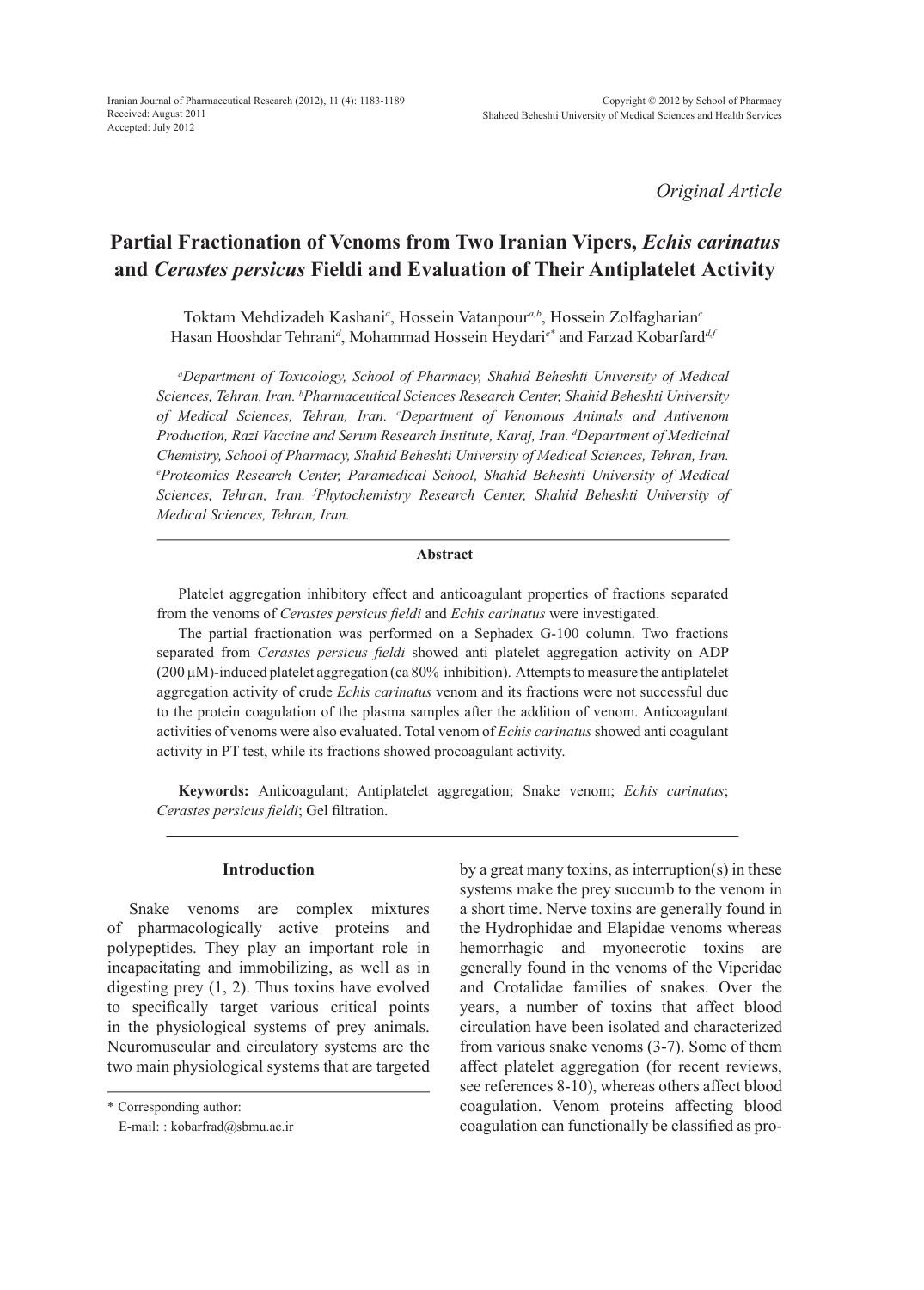coagulant or anticoagulant proteins on the basis of their ability to shorten or prolong the bloodclotting process. Pro-coagulant proteins are either serine proteinases or metalloproteinases. Their sizes vary between 24 kDa and 300 kDa. They induce blood coagulation either by specifically activating zymogen, one of the blood coagulation factors, or by directly converting soluble fibrinogen into an insoluble fibrin clot. Structural and functional details of these pro-coagulant proteins from snake venoms have been recently reviewed (11-14). Snake venom toxins that prolong blood coagulation are proteins or glycoproteins with molecular masses ranging from 6kDa to 350 kDa. These factors inhibit blood coagulation by different mechanisms. Some of these anticoagulant proteins exhibit enzymatic activities, such as PLA2 (phospholipase A2) and proteinase, whereas others do not exhibit any enzymatic activity (3-8, 11). Aberration in normal blood coagulation functions can result in thrombotic disorders or haemorrhage. In thrombosis, largely unknown conditions promote the apparently spontaneous formation of clots large enough to block circulation. Formation of such blocks in the arteries supplying vital organs, such as the heart or brain, can cause myocardial infarction or stroke respectively. Thus a life-saving mechanism of blood coagulation becomes a potentially life-threatening disease mechanism. Several conditions, such as atherosclerosis, contribute significantly to promote the spontaneous initiation of clotting. Anticoagulants are pivotal for prevention and treatment of thromboembolic disorders, and approximately 0.7% of the western population receives oral anticoagulant treatment (15). With the increasing aging population throughout the world, more people will require antithrombotic therapies in the future. Thus various new anticoagulant and antiplatelet agents are being sought after. Proteins from snake venom affecting blood coagulation and platelet aggregation can provide us with new lead compounds to design novel therapeutic agents, providing new paradigms in the treatment of thromboembolic disorders (16).

Viperidae venoms mainly cause hemorrhaging and coagulation disorders and as such provide a rich source of pharmacologically-active proteins and peptides for studying the clotting cascade as well as platelet glycoprotein receptors (17).

In the present study two snakes, *Echis carinatus* and *Cerastes persicus fieldi* from viperidae family were chosen and their venoms were subjected to fractionation processes. The separate fractions were examined for their effect on blood coagulation and ADP-induced platelet aggregation.

#### **Experimental**

Fresh crude venoms from *Echis carinatus* and *Cerastes persicus fieldi* were obtained directly from local snakes in Iran, lyophilized and stored at 4 °C in dark glass bottles before use.

The average length of the snakes was 50 cm with an approximate age of 30 months.

Sephadex G-25, -50 and -100 were purchased from Pharmacia, Sweden.

ADP reagent was purchased from Hart Biological Co., UK.

Calcium chloride was purchased from Baharafshan Institute, Iran.

Activated partial thromboplastin time (APTT) reagent and prothrombine time reagent (Thromboplastin-D) were obtained from Fisher Scientific Co., U.S.A.

All of the other reagents were of analytical grade available from commercial sources.

Aggregation was measured on an APACT 4004 aggregometer (LABitec, Arensburg, Germany).

Clotting times were recorded using an optomechanical coagulation analyzer (Coa DATA 501, LABitec, Germany).

Protein concentration was determined spectrophotometrically at 220 nm, 260 nm and 280 nm by using UV-160A recording spectrophotometer (Shimadzu, Japan).

# *Methods*

Gel filtration : About 15 mg of the crude venom of *E. Carinatus* was dissolved in 2 mL Tris buffer (pH 8, 0.1 M), and loaded on a Sephadex G-100 column, previously equilibrated with the Tris buffer and then eluted with the same buffer. Attempts to use Sephadex G-25 and G-50 did not give good separation. Fractions were collected in 2 mL portions at a flow rate of 60 mL/h. In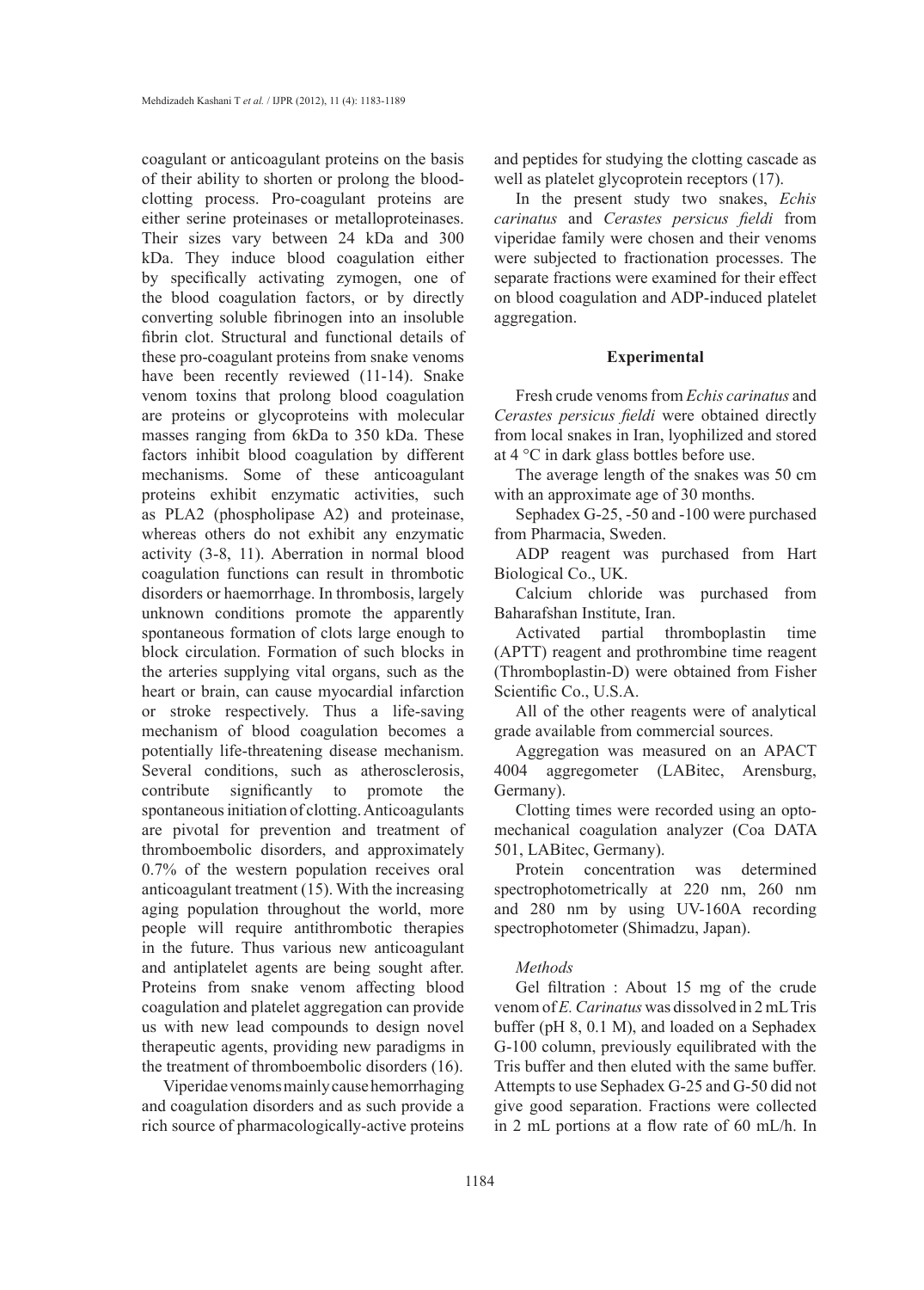

**Figure 1.** Sephadex G-100 chromatography of Iranian *Cerastes persicus fieldi* venom.

the initial Sephadex G-100 fractionation of the crude *Echis Carinatus* venom, 5 fractions were obtained by monitoring the columns eluates at 280 nm, 260 nm and 220 nm.

In another attempt crude venom of *Cerastes Persicus Fieldi* (30 mg) was applied to Sephadex G-100 column using Tris buffer (0.1 M) and pH 8. In the initial Sephadex G-100 fractionation of the crude *Cerastes Persicus Fieldi* venom 4 fractions were obtained by monitoring the columns eluates at 280 nm, 260 nm and 220 nm.

### *Platelet aggregation*

Platelet aggregation was determined according to born method (18). Briefly, blood samples were collected from healthy human donors and mixed with 3.8% sodium citrate (9:1 v/v). Citrated blood was immediately centrifuged for 8 min at 1000 rpm at room temperature. After removal of platelet-rich plasma (PRP) thus obtained, the remaining blood was recentrifuged at 3000 rpm for an additional 15 min and the platelet-poor plasma (PPP) such obtained was mixed with PRP to give a platelet count of about 250,000/mm3 . One microliter of the solution containing the toxin was added to 500 µL PRP, three minutes before initiation of the aggregation by addition of 5 µL ADP.

The maximum level of platelet aggregation

after the addition of 5 µL ADP was quantified on a four-channel light transmission aggregometer. The measurements were performed in triplicates and within 2 h from blood sampling.

#### *Blood coagulation*

Prothrombin time (PT Assay) : Prewarmed platelet poor plasma (PPP, 45 µL) and sample aliquots  $(5 \mu L)$  were mixed for 300 sec and 100 µL of prewarmed thromboplastin-D was then added and clotting time was recorded.

Partial thromboplastin time (PTT): Prewarmed platelet poor plasma (45 µL) , sample aliquots  $(5 \mu L)$  and prewarmed APTT reagent (50  $\mu$ L) were incubated for 300 sec and 50  $\mu$ L of 0.025 M calcium chloride was then added and clotting time was recorded.

Protein determination: Protein determination was measured by the method of lowry *et al*. (19), using bovine serum albumin (BSA) as standard.

#### **Results**

## *Cerastes persicus fieldi*

Fractionation of *Cerastes persicus fieldi* by gel filtration on Sephadex G-100 yielded 4 major fractions F1-F4 (Figure 1).

In case of *Cerastes persicus fieldi* Fraction F2-a and F3-f possessed the most potent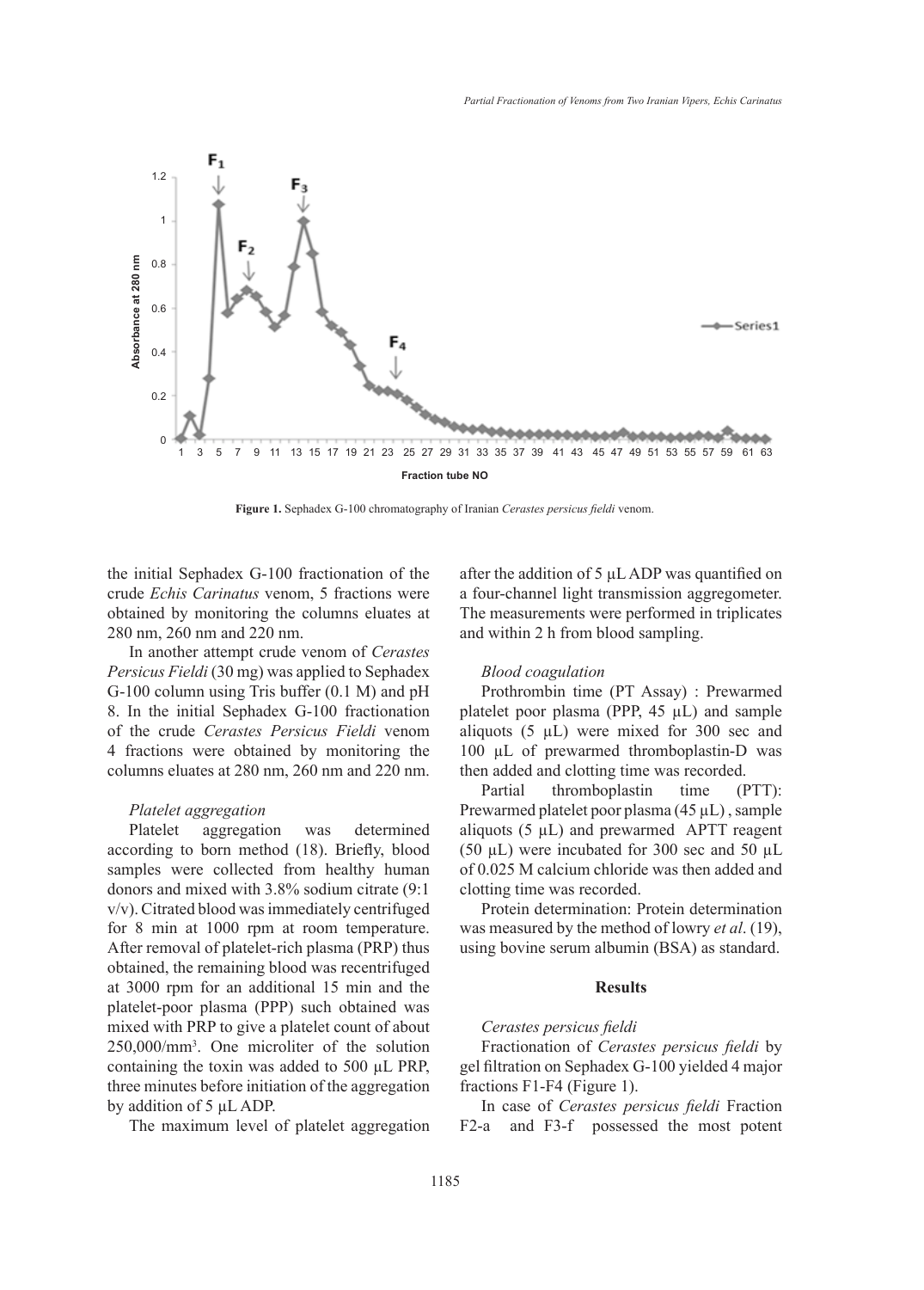

**Figure 2.** Anti platelet effect of fractions separated from Cerastes persicus fieldi venom on platelet aggregation induced by ADP (200 µM).

inhibitory activity on ADP (200 µM)-induced platelet aggregation (Figure 2, 3).

The inhibitory activity of F2-a was 61 times higher than that of the control (buffer) (Table 1).

Fraction F3-f decreased the % aggregation induced by ADP, from 95% ( for control) to 11.42% (Table 1).

|                                 |  |  |  |  |  |  | <b>Table 1.</b> Anti platelet activity of fractions separated from |  |  |  |
|---------------------------------|--|--|--|--|--|--|--------------------------------------------------------------------|--|--|--|
| Cerastes persicus fieldi venom. |  |  |  |  |  |  |                                                                    |  |  |  |

| Fraction                     | Maximum aggregation $(\%)$ |
|------------------------------|----------------------------|
| $F1-a$                       | 86.90                      |
| $F1-b$                       | 90.31                      |
| $F2-a$                       | 1.35                       |
| $F2-b$                       | 26.77                      |
| $F2-c$                       | 31.97                      |
| $F2-d$                       | 40.58                      |
| $F3-a$                       | 15.58                      |
| $F3-b$                       | 21.13                      |
| $F3-c$                       | 35.56                      |
| $F3-d$                       | 48.35                      |
| $F3-e$                       | 44.85                      |
| $F3-f$                       | 11.42                      |
| $F4-a$                       | 87.74                      |
| $F4-b$                       | 77.66                      |
| $F4-c$                       | 62.48                      |
| $F4-d$                       | 54.49                      |
| $F4-e$                       | 38.54                      |
| $F4-f$                       | 69.01                      |
| Total venom $(200 \mu g/mL)$ | 33.12                      |

Crude venom of *Cerastes persicus fieldi* and its fractions were evaluated for PT and PTT tests. Neither the total venom nor its fractions showed anticoagulant or procoagulant activity.

## *Echis carinatus*

In another attempt fractionation of crude *Echis carinatus* venom by gel chromatography on a column of Sephadex G-100 yielded 5 major fractions F1-F5 (Figure 4).

Measurement of anti-platelet aggregation activity for the total venom of *Echis carinatus* and its fractions were not successful due to the coagulation of the plasma even after several steps of diluting the venom.

Crude venom from *Echis carinatus* was assayed for PT and PTT tests. The venom (200 µg/mL) showed anticoagulant activity in PT test (87.6 s) (Table 2). In the initial Sephadex G-100 fractionation of the crude *Echis carinatus* venom, five major fractions were obtained as shown in Figure 4. All the fractions were tested for their anticoagulation activity and all fractions showed procoagulant effect.

# **Discussion**

## *Cerastes persicus fieldi*

We isolated two potent platelet aggregation inhibitors from *Cerastes persicus fieldi* by gel filtration on sephadex G-100 column chromatography.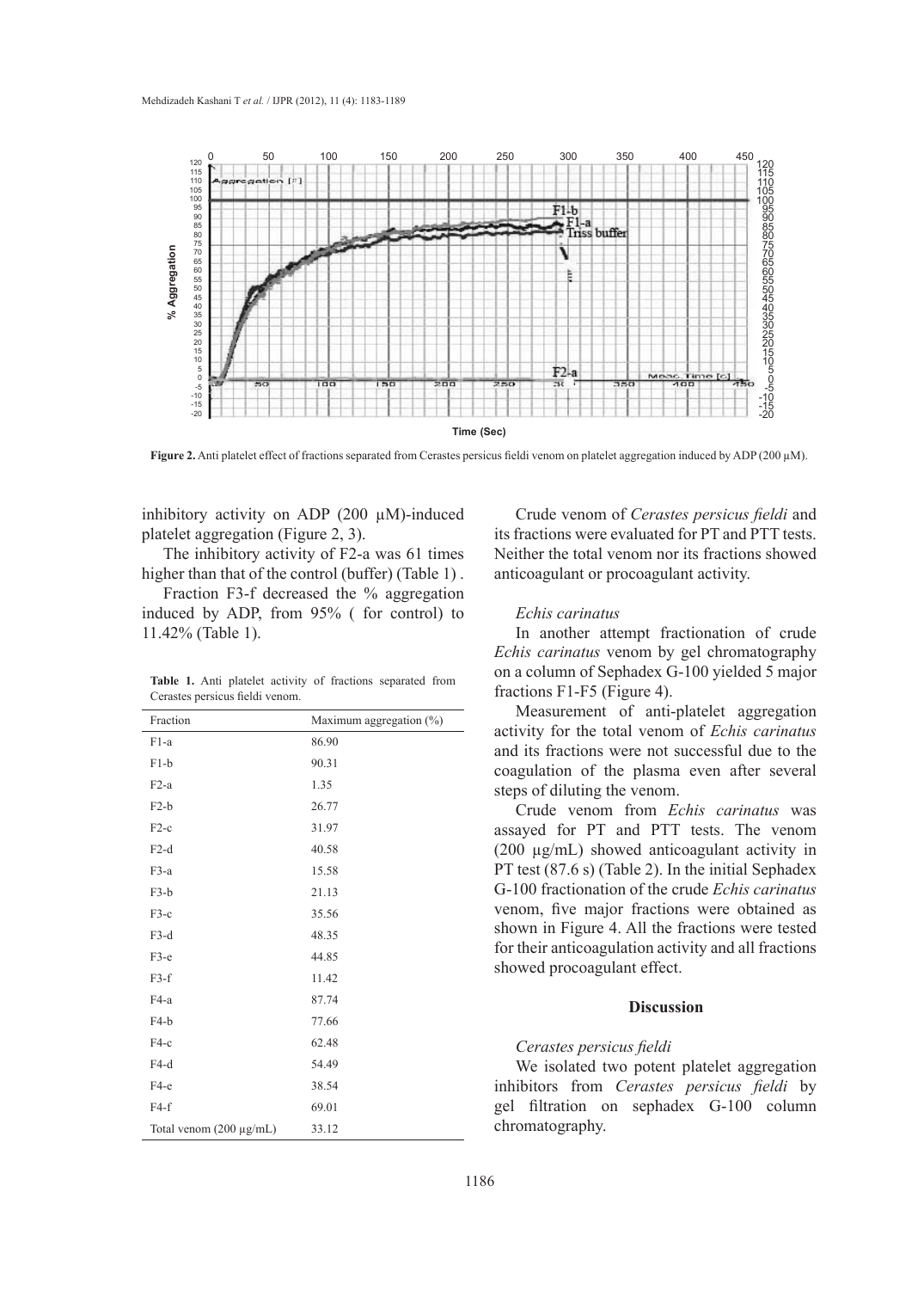

**Figure 3.** Anti platelet effect of fractions separated from Cerastes persicus fieldi venom on platelet aggregation induced by ADP (200 µM).

Two fractions contained components that possess inhibitory activity on ADP-induced platelet aggregation (Figure 2 and 3).

Anticoagulants are pivotal for the prevention and treatment of thromboembolic disorders, and approximately 0.7% of the western population receives oral anticoagulant treatment (16).

With the increasingly aging population throughout the world, more people will require antithrombotic therapies in the future. Thus various new anticoagulant and antiplatelet agents are being sought after. Proteins from snake venom affecting blood coagulation and platelet aggregation can provide us with new lead compounds to design novel therapeutic agents, providing new paradigms in the treatment of thrombotic disorders. Further complementary studies are needed to separate and characterize the components of this venom and determine the mechanisms of action of newly isolated antiplatelet aggregation proteins in the present study.

## *Echis carinatus*

Attempts to measure the antiplatelet activity



**Figure 4.** Sephadex G-100 chromatography of Iranian Echis carinatus venom.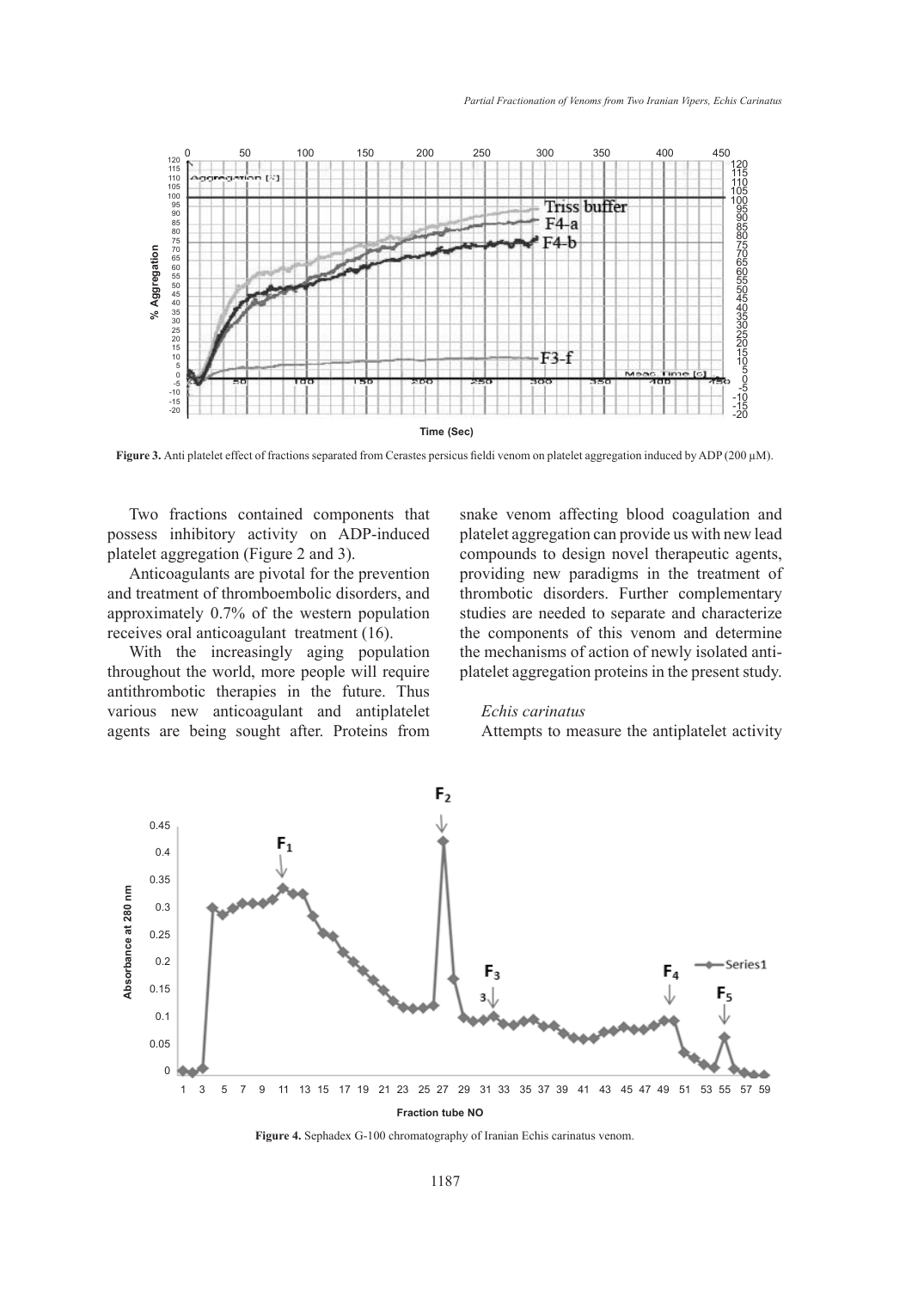| <b>Sample</b>                     | <b>PT</b> | <b>INR</b> | Ratio    |
|-----------------------------------|-----------|------------|----------|
| Total venom $(200\mu\text{g/mL})$ | 87.6 s    | 10         | $6.8\%$  |
| Plasma without buffer and venom   | 15.8 s    | .92        | $45.5\%$ |
| Buffer                            | 13.5 s    | 45.،       | 64.9%    |

**Table 2.** Anticoagulant activity of Echis carinatus total venom.

of the crude venom and its fractions were not successful due to the protein coagulation of the plasma samples, immediately after the addition of venom.

On the other hand, all the fractions showed procoagulant activity in PT and PTT assays while the crude venom surprisingly showed anticoagulant activity in PT test (87.6 s).

Snake venoms, particularly from the families crotalidae and viperidae, are complex mixtures of numerous molecules that can possess both procoagulant and anticoagulant properties (20).

Dambisya *et al*., (21) have reported that the different concentrations of *Calloselasma rhodostoma* (Malayan pit viper) venom showed the dual effect. Several procoagulant proteins from snake venoms have been isolated and characterized. They are either serine proteinases or metalloproteinases which activate specific zymogens of coagulation factors and initiate the coagulation cascade. These procoagulant proteins are useful in treating various thrombotic and hemostatic conditions and contribute to our understanding of molecular details in the activation of specific coagulation factors (12).

The clinical profile of *Echis carinatus* envenoming is usually reported as swelling, tissue necrosis and bleeding (22, 23). Systemic complications are primarily related to bleeding due to blood depleted of fibrinogen and factors V, VII, II and XIII. This is manifested as hemorrhage in different parts of the body including the gums, nasopharynx, gastrointestinal tract, urinary tract and central nervous system. The crude venom of Iranian *Echis carinatus* studied in the present study reemphasize the above-mentioned characteristics of this venom.

Procoagulant activity of the fractions isolated from this venom, on the other hand, is not consistent with the common clinical profile observed after envenomation by crude venom. Factor X activators are common in viperidae

snake venoms and this study as well as others, suggest that snake venoms with procoagulant activity could contain factor X activators (24).

An interesting case report by Jinkins *et al*. indicates an arterial thrombotic complication in a 13-year old female which has led to cerebral infarction (23). Since the thromboses have occurred in a site distant from the site of viper bite, it could be due to a low grade disseminated intravascular coagulation caused by procoagulant components of *Echis carinatus* venom.

Further detailed mechanistic studies are needed for each component of *Echis carinatus* venom to decipher the diverse clinical hematological manifestations reported after envenomation.

#### **References**

- Tu AT. *Reptile Venoms and Toxins* in Handbook of (1) natural toxins, Vol 5, Marcel Decker, New York (1991) 856.
- (2) Harvey AL. *Snake Toxins*. Pergamon Press, New York (1991) 259-302.
- Pirkle H and Markland Jr. FS. *Hemostasis and Animal*  (3) *Venoms.* Marcel Decker, New York (1987) 655-94.
- (4) Hutton RA and Warrell DA. Action of snake venom components on the haemostatic system. *Blood Rev.* (1993) 7: 176-189.
- Lu Q, Clemetson JM and Clemetson KJ. Snake venoms (5) and hemostasis. *J. Thromb. Haemostasis* (2005) 3: 1791-1799.
- Markland F S. Snake venoms and hemostatic system. (6) *Toxicon* (1998) 36: 1749-1800.
- (7) Matsui T, Fujimura Y, Titani K. Snake venom proteases affecting hemostasis and thrombosis. *Biochim. Biophys. Acta* (2000) 1477:146-56.
- Meier J and Stocker K. Effects of snake venoms on (8) hemostasis. *Crit. Rev. Toxicol*. (1991) 21: 171-182.
- (9) Braud S, Bon C and Wisner A. Snake venom proteins acting on hemostasis. *Biochimie* (2000) 82: 851-859. Kini RM. Platelet aggregation and exogenous factors
- (10) from animal sources. *Curr. Drug targets Cardiovasc*. *Haematol. Disord*. (2004) 4: 301-325.
- $(11)$  Kornalik F. The influence of snake venom proteins on blood coagulation. In: Harvey AL. (ed.) *Snake Toxins*. Pergamon Press, New York (1991) 323-383.